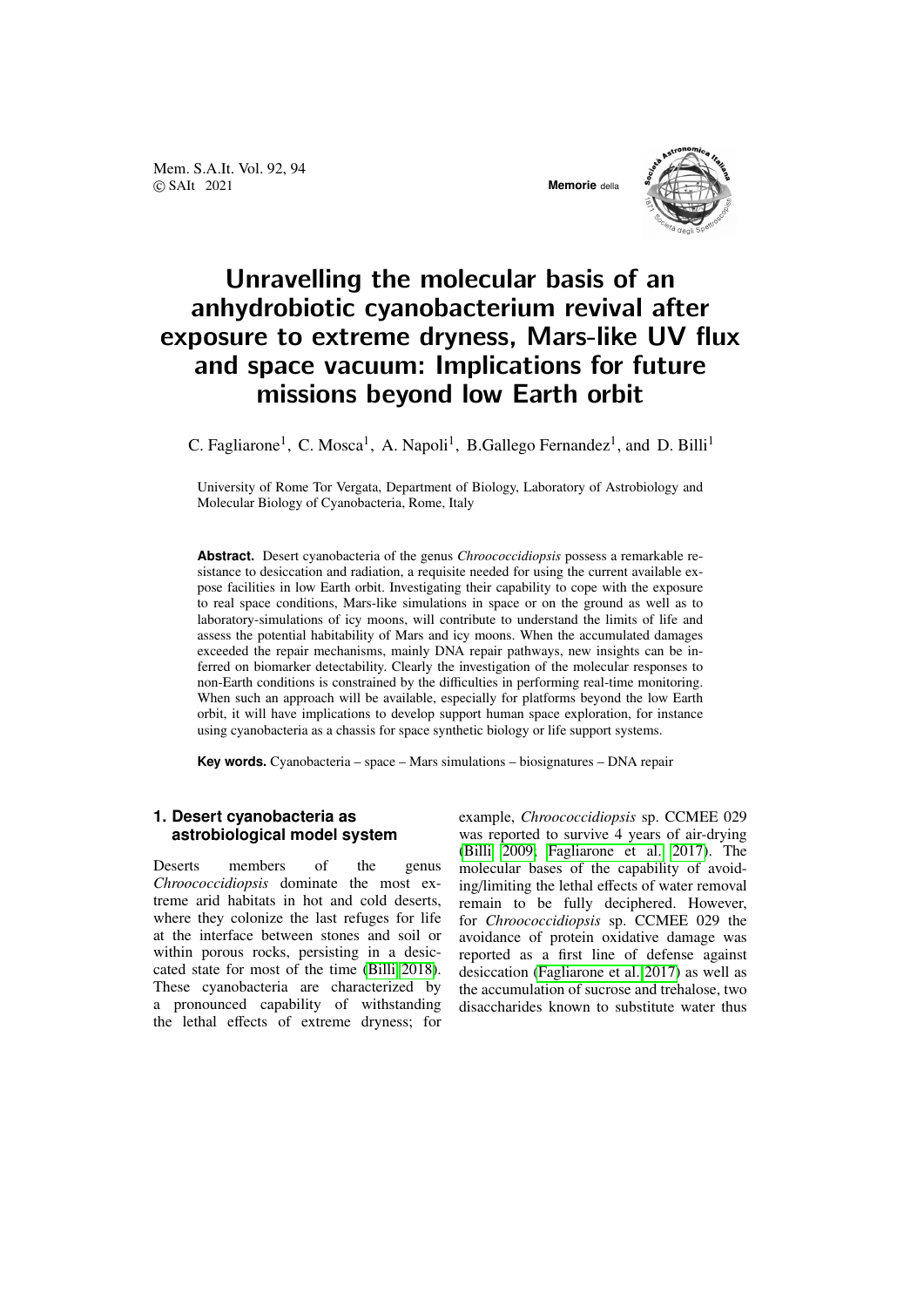stabilizing dried cells [\(Fagliarone et al. 2020\)](#page-4-1). As a byproduct of desiccation tolerance, desert strains of *Chroococcidiopsis* are radiation tolerant. Hydrated cells can cope with 15 kGy of gamma rays [\(Billi et al. 2000\)](#page-4-2) and 13*kJ*/*<sup>m</sup>* 2 of UVC radiation (Baqué et al. 2013b). The radioresistance treshold of this strain was further extended when dried cells survived 24 kGy of γ-radiation and 2 kGy of iron ions [\(Verseux](#page-4-3) [et al. 2017\)](#page-4-3). The outstanding capability to persist under extreme desiccation and high radiation doses makes *Chroococcidiopsis* a model organism for astrobiology experiments, considering that the current available space facilities allow the exposure of only dried cells [\(Cottin et al. 2017\)](#page-4-4).

## **2. Planetary and Space Laboratory Simulations**

Deserts members of the genus *Chroococcidiopsis* were exposed to space and planetary laboratory simulations known as Experiment Verification Tests (EVTs) and Scientific Verification Tests (SVTs) that were performed at the Planetary and Space Simulation Facilities (DLR-Institute of Aerospace Medicine in Köln). The aim was to optimize samples preparation and analysis protocols before the ESA EXPOSE-R2 space mission. In the Biolfilm Organisms Surfing Space (BOSS) space experiment the hypothesis was tested that biofilm-forming bacteria are more resistant to space and Martian conditions than their planktonic counterparts [\(Cottin & Rettberg 2019\)](#page-4-5). While the BIOMEX (BIOlogy and Mars EXperiment) space experiment investigated the survival of selected extremophiles and the stability/degradation of their biological components (pigments, cell wall components, etc.), when mixed with Martian and lunar mineral analogues [\(de Vera et al. 2019\)](#page-4-6). EVTs included the exposure to a Mars-like atmosphere, space vacuum temperature cycles, temperature UVC up to 10*kJm*<sup>−</sup><sup>2</sup> and polychromatic UV (200–400 nm) radiation from  $1.4 \times 10^3$  to  $6.8 \times 10^5$  k  $\text{Lm}^{-2}$  SVTs were performed by  $6.8 \times 10^5 kJm^{-2}$ . SVTs were performed by exposing the samples to  $5.7 \times 10^5 kJm^{-2}$  of exposing the samples to  $5.7 \times 10^5 k J m^{-2}$  of notice to  $1 \text{V}$  (200–400 nm) radiation polychromatic UV (200–400 nm) radiation, attenuated with 0.1% ND filter a dose expected after 1 year in LEO, under space vacuum and Mars conditions [\(de Vera et al. 2019\)](#page-4-6). When dried biofilms of *Chroococcidiopsis* sp. 029 (about 50  $\mu$ m) were exposed to EVTs and SVTs, an enhanced performance of biofilms was reported compared to planktonic counterparts, being able to cope with  $5 \times 10^2 k J m^{-2}$  of UV polychromatic radiation (corresponding to 500 MJ  $m^{-2}$  attenuated with 0.1% ND filter) combined with space vacuum or Martian atmosphere (Baqué et al. 2013a). When EVTs and SVTs were performed on dried cells of *Chroococcidiopsis* sp. 029 in thin layers (about  $20 \ \mu m$ ) mixed with Martian or Lunar mineral simulants, colony-forming ability was retained after 10*kJm*−<sup>2</sup> of UVC, whereas cells mixed with Lunar mineral simulant formed colonies only after the lowest polychromatic UV dose tested, e. g.,  $1.5 \times 10^3 kJm^{-2}$ , while colony-<br>forming ability was lost after  $5 \times 10^2 kJm^{-2}$  in forming ability was lost after  $5 \times 10^2 k J m^{-2}$  in combination with space vacuum (Baqué et al. [2014,](#page-3-4) [2016\)](#page-3-5). DNA was also detectable in dried cells mixed with Martian regolith simulants after exposure to  $5.7 \times 10^2 kJm^{-2}$  of polychromatic IIV (corresponding to  $570MJm^{-2}$  with matic UV (corresponding to 570*MJm*<sup>−</sup><sup>2</sup> with 0.1% ND filter) combined with a Mars-like atmosphere, although colony-forming ability was lost (Baqué et al. 2016). Therefore, since *Chroococcidiopsis* sp. 029 withstood ground-based simulations it was implemented in the ESA selected BOSS and BIOMEX experiments performed from 2014-2016 using the ESA Expose facility installed outside the International Space Station. Recently the investigation of the recovery of dried biofilms of *Chroococcidiopsis* sp. 029 exposed to  $1.5 \times 10^3 kJm^{-2}$  of a Mars-like UV flux,<br>after 7 years of air-dried storage, revealed after 7 years of air-dried storage, revealed the accumulation of different types and/or amounts of DNA lesions that were repaired by the over-expression of genes encoding proteins of repair pathways of UV-induced DNA damage [\(Mosca et al. 2019\)](#page-4-7) The resistance of deserts strains of *Chroococcidiopsis* to space radiation was further investigated in the frame of the STARLIFE project, by using radiations mimicking single components of the cosmic radiation, e. g., accelerated heavy ions and high doses of X- and  $\gamma$ -rays [\(Moeller et al.](#page-4-8)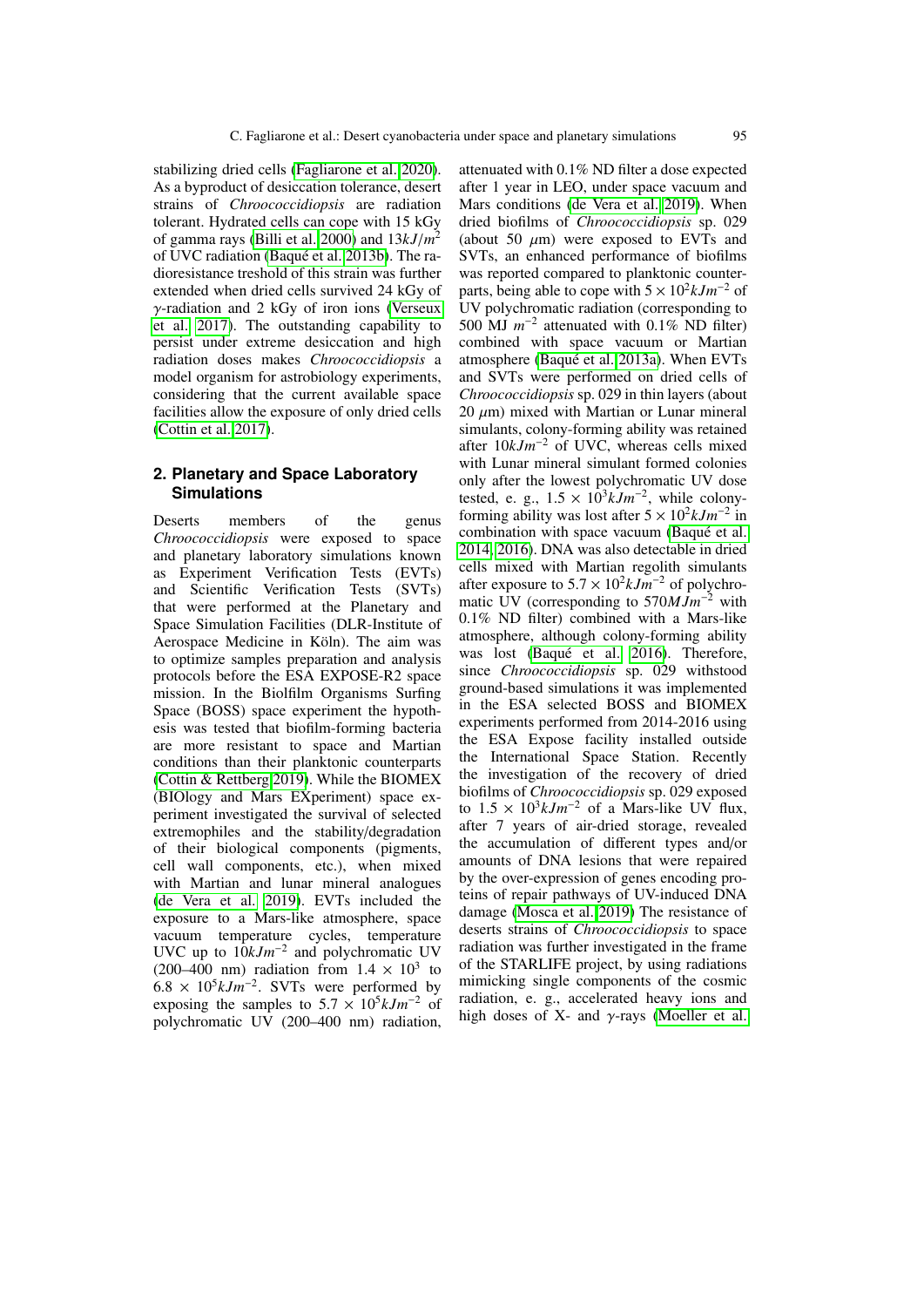[2017\)](#page-4-8). When dried *Chroococcidiopsis* cells were irradiated with heavy ions and gamma rays, survival occurred after 2 kGy of iron ions and 24 kGy of gamma -rays [\(Verseux et al.](#page-4-3) [2017\)](#page-4-3). In addition, dried *Chroococcidiopsis* exposed to 113 kGy of gamma rays retained a carotenoid Raman peaks that lost only 15-20% of its intensity compared to non-irradiated control (Baqué et al. 2020). Recently, two *Chroococcidiopsis* strains, one form the Negev Desert and one from the Dry Valleys in Antarctica, were exposed to liquid-water vein systems simulated with a climatic chamber using salt/ice mixtures as expected for the icy crusts of Europa. Both strains survived the exposure to 258 K in NaCl solution, probably as they migrated in the liquid veins between ice grain boundaries. They also survived at 258 K in Na2SO4 and MgSO4-salty-ice samples that is a temperature well below the eutectic temperature of the solutions, where liquid veins should not exist anymore. Moreover, both strains survived the exposure at 233 K in each salty-ice sample, whereas there were no survivors at 203 K [\(Cosciotti et al. 2019\)](#page-4-9).

#### **3. Expose-R2 space mission**

Space provides a unique research field for astrobiology, thanks to a combination of extreme parameters that cannot be simulated on the ground, i.e., low pressure, temperature fluctuations, short ultraviolet wavelengths and complex cosmic ionizing radiation [\(Rabbow et al. 2017\)](#page-4-10). Hence desert strains of Chroococcidiopsis were exposed to space and Mars-like conditions in low Earth orbit (LEO) during the EXPOSE-R2 space mission (2014-2016). Post-flight analyses of *Chroococcidiopsis* BIOMEX samples retrieved from top-layer carriers showed that Mars and Moon regolith simulants provided sufficient UV-radiation shielding, thus favoring cell survival [\(Billi et al.](#page-4-11) [2019b,](#page-4-11) [2020\)](#page-4-12). While post-flight analyses of *Chroococcidiopsis* BOSS samples retrieved from top-layer carriers showed an enhanced biofilm endurance compared to planktonic counterparts, a feature related to the UVshielding provided by the top-layer cells that protected the lower layer cells of the biofilm [\(Billi et al. 2019a\)](#page-4-13). Instead, post-flight analyses of *Chroococcidiopsis* BIOMEX and BOSS samples retrieved from bottom-layer carriers did not reveal any reduction in survival or extensive DNA damage compared to air-dried ground controls, at least according to the detection limit of the PCR-stop assays used to detect DNA lesions [\(Billi et al. 2019b](#page-4-11)[,a\)](#page-4-13).

## **4. Future BIOSIGN space mission**

The future space ESA selected space experiment BIOSIGN (BIO-SIgnatures and habitable Niches) project will be carried out using the new ESA Expose facility outside the ISS in order to expand the knowledge on the limits of life, to identify potentially habitable niches in the solar system (with particular emphasis on Mars, Enceladus and Europe) and to establish a biomarker database for life research [\(de Vera & The Life Detection](#page-4-14) [Group of BIOMEX](#page-4-14)/BIOSIGN [2019\)](#page-4-14). In the BIOSIGN space experiment, a selection of psychrophils, barophiles, halophiles, radiophiles and xerophiles, including desert strains of *Chroococcidiopsis*, will be exposed to planetary simulated conditions and in LEO, thus implementing the results achieved during the BIOMEX (BIOlogy and Mars EXperiment) and BOSS (Biofilm Organisms Surfing Space) experiments. In particular, since the results obtained for *Chroococcidiopsis* in the BOSS Cyano and BIOMEX Cyano experiements have shown a greater resistance of biofilms compared to the planktonic counterparts as well as the protective role played by simulants of Martian regolith, for the BIOSIGN Cyano *Chroococcidiopsis* biofilms will be grown in the presence of Martian regolith simulants and natural terrestrial substrates. In addition, BIOSIGN\_Cyano will use spectrometric and spectroscopic techniques together with PCR and CLSM techniques used in BIOMEX Cyano to evaluate the integrity of genomic DNA and photosynthetic pigments. Finally, by taking advantage of sequenced genome of *Chroococcidiopsis* sp. 029, the expression of DNA repair genes will be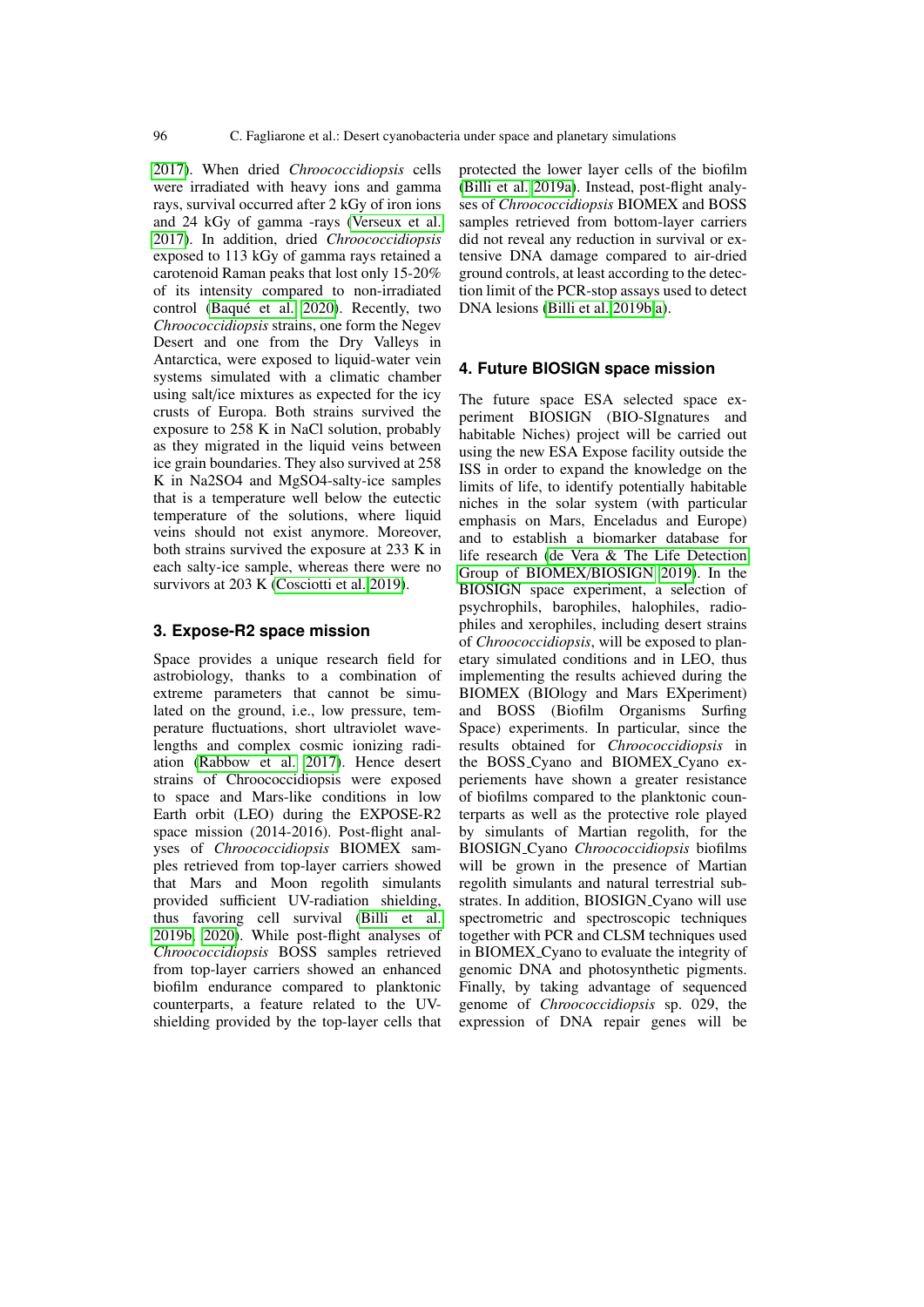monitored during the recovery from planetary simulated conditions and in LEO.

## **5. Conclusions**

The capability of desert strains of *Chroococcidiopsis* to cope with space and Mars-like condition in LEO has extended our knowledge on the limit of life under non-Earth conditions [\(Billi 2020\)](#page-3-7). Ultraviolet radiation was confirmed to be the most harmful factor to microorganisms in space [\(Horneck et al. 2010\)](#page-4-15). Indeed, the UV dose received by *Chroococcidiopsis* samples during the EXPOSE-R2 mission was ranging from  $2.19 \times 10^2 kJ/m^2$  to  $3.19 \times 10^2 kJ/m^2$ <br>(depending on the position within the facility (depending on the position within the facility and the presence of a 0.1% neutral filter), corresponded to approximately 4h-8h of an average UV flux of Mars [\(Cockell et al. 2000\)](#page-4-16). Results suggested that a life form might have indeed survived on Mars if shielded from UV, for instance by Martian dust, or if occurring as biofilm. This has implications for the hypothesis that, during Mars's climatic history, desiccation- and radiation- tolerant life-forms could have survived in habitable niches and protected niches while transported [\(Westall](#page-4-17) [et al. 2013\)](#page-4-17). Considering the radioresistance of desert strains of *Chroococcidiopsis* , the total dose of 0.5 Gy of ionizing radiation received during the EXPOSE-R2 space mission did not affect cell survival. Based on the dose of <sup>76</sup>*mGy*/*year* measured by the Curiosity rover at Gale Crater's surface [\(Hassler et al. 2014\)](#page-4-18), dried *Chroococcidiopsis* cells would survive on Mars more than half a decade. During the ground-based simulations, when radiation doses exceeded the repair potential upon rehydration, relevant indications were inferred on biomarker detectability. For example, the permanence of a strong Raman carotenoid signal in dried *Chroococcidiopsis* exposed to 113 kGy of gamma rays, revealed the detectability of remains of a pigment-containing life form, after a radiation dose accumulated in about 1.5 million years on the Martian surface or in 13 million years at 2 m depth. This suggested that biomarker detection under ionizing radiation might exceed timescales of 13 million

years and might be enhanced in dried cells protected by minerals. Post-flight analysis performed after the retrieval and rehydration on the ground of dried *Chroococcidiopsis* cells highlighted a key role of DNA repair pathways. Clearly the evaluation of the cellular responses to the space environment is constrained by the difficulties of performing real-time monitoring. When such a possibility will be made available for astrobiology space experiments, it will have implications for several application in supporting human space exploration, for instance using astrobiology relevant microorganisms as a chassis for space synthetic biology, e.g., endowing it with new abilities, such us the production on-demand of compounds or by using it to feed synthetic biology-enhanced cells for bioprinting of biomaterials or life support system [\(Rothschild](#page-4-19) [2016;](#page-4-19) [Menezes et al. 2015\)](#page-4-20).

*Acknowledgements.* Research was supported by the Italian Space Agency (BOSS Cyano grant 053-R.0; BIOMEX<sub>-</sub> Cyano grant 051-R.0; BIOSIGN<sub>-Cyano</sub> grant 2018-15-U.0; Life in Space grant 2019-3 U.0).

#### **References**

- <span id="page-3-6"></span>Baqué, M., Napoli, A., Fagliarone, C., et al. 2020, Life, 10
- <span id="page-3-3"></span>Baque, M., Scalzi, G., Rabbow, E., Rettberg, ´ P., & Billi, D. 2013a, Origins of Life and Evolution of Biospheres, 43, 377
- <span id="page-3-5"></span>Baqué, M., Verseux, C., Böttger, U., et al. 2016, Origins of Life and Evolution of Biospheres, 46, 289
- <span id="page-3-4"></span>Baque, M., Verseux, C., Rabbow, E., de Vera, ´ J.-P. P., & Billi, D. 2014, Origins of Life and Evolution of Biospheres, 44, 209
- <span id="page-3-2"></span>Baque, M., Viaggiu, E., Scalzi, G., & Billi, D. ´ 2013b, Extremophiles, 17, 161
- <span id="page-3-1"></span>Billi, D. 2009, Extremophiles, 13
- <span id="page-3-0"></span>Billi, D. 2018, International Journal of Astrobiology, 18, 483
- <span id="page-3-7"></span>Billi, D. 2020, Challenging the Survival Thresholds of a Desert Cyanobacterium under Laboratory Simulated and Space Conditions (John Wiley & Sons, Ltd), 183– 195